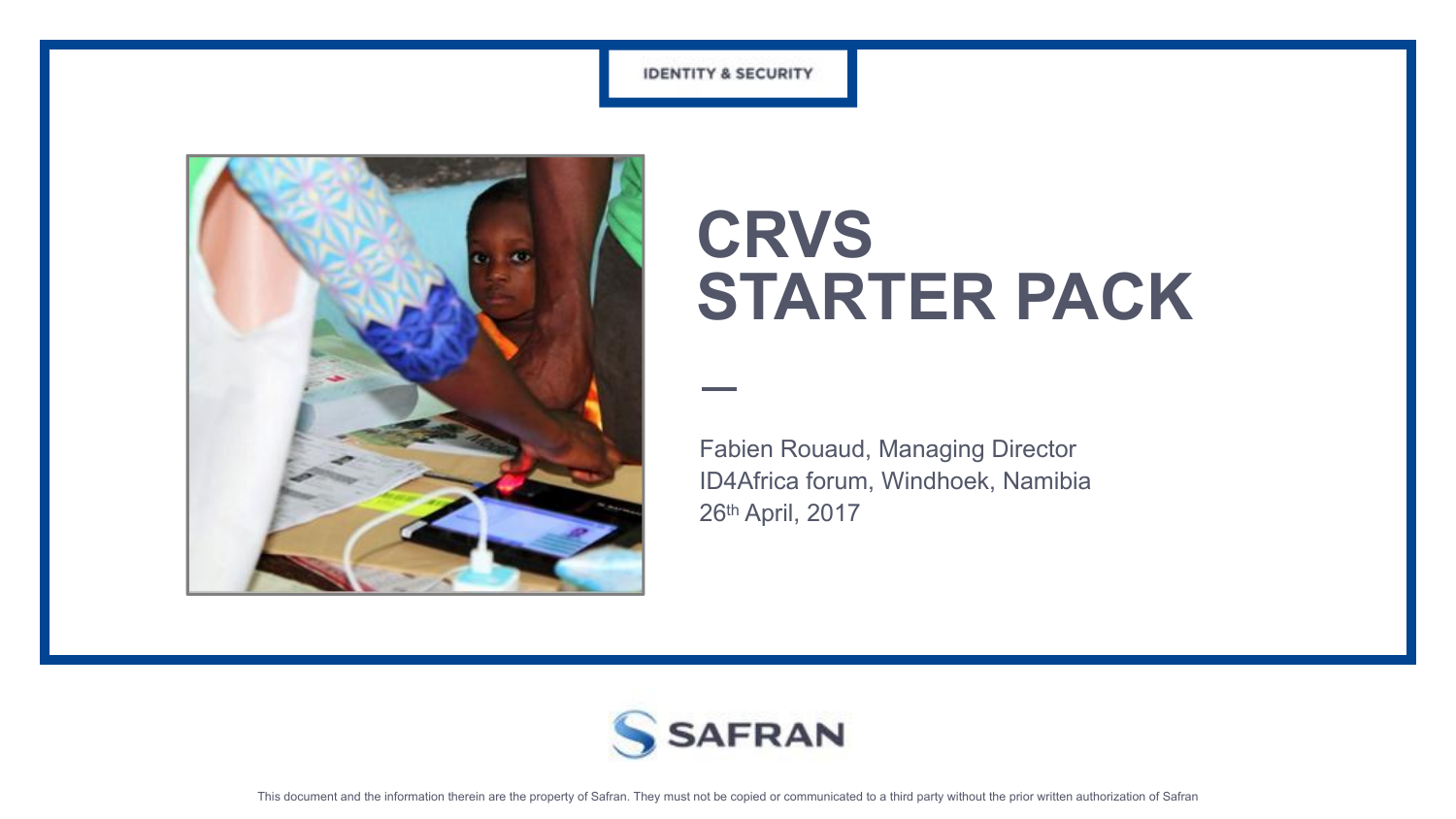



# **CRVS**

**WHAT IS IT ?**





# **WHERE TO START**



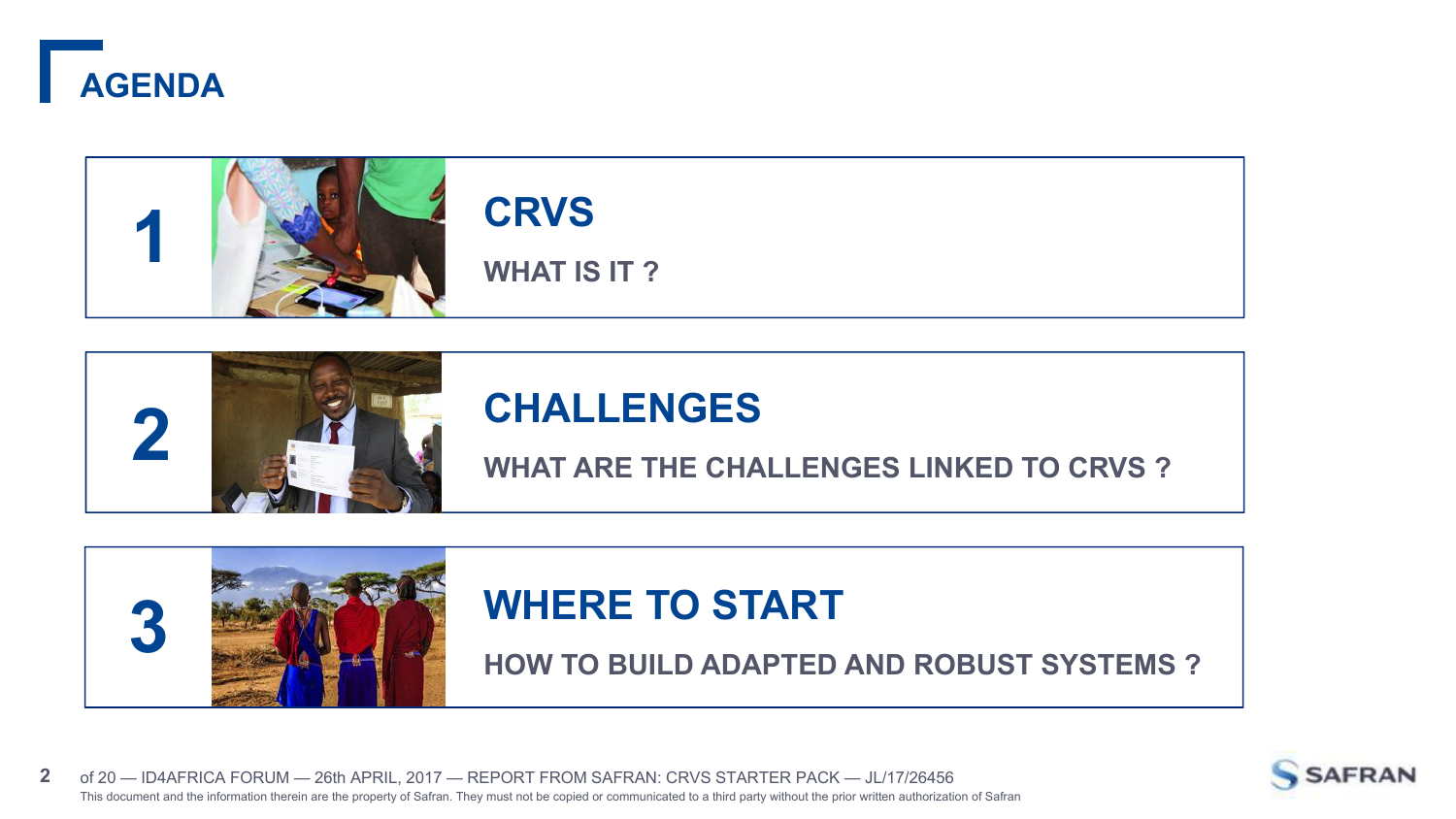



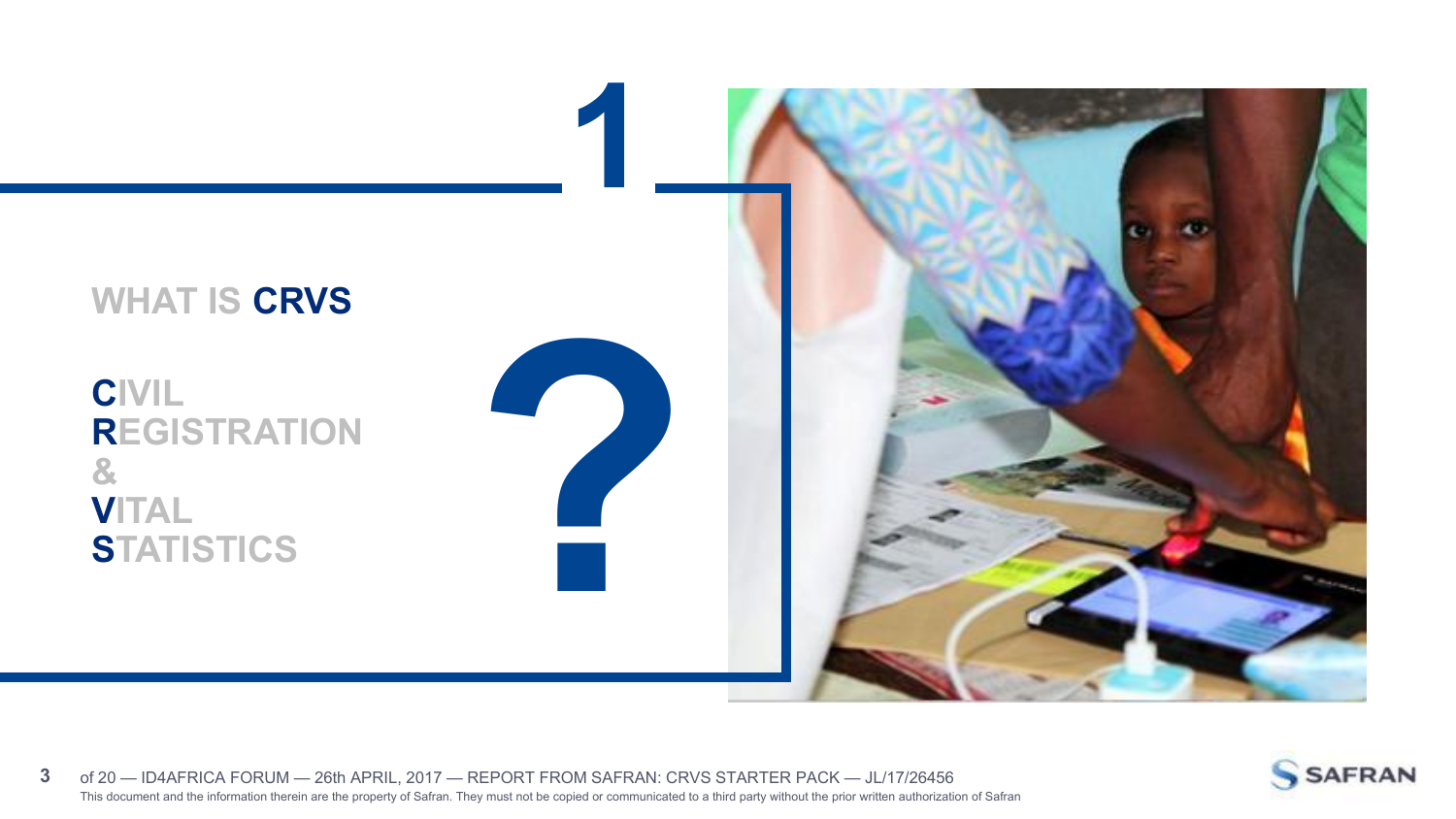# **CRVS SYSTEMS ARE ENABLERS**

 $\mathsf{C} \mathsf{C}$ 



*Continuous, permanent, compulsory and universal recording of the occurrence and*



*Vital statistics are used to get precise and up-to-date measurements of*

66

- Access to government services
- Education
- § Healthcare
- § Migrations
- Private sector investment
- § Social welfare
- Financial inclusion



United Nations Sustainable Development Goal 16.9, 2015





This document and the information therein are the property of Safran. They must not be copied or communicated to a third party without the prior written authorization of Safran **4** of 20 — ID4AFRICA FORUM — 26th APRIL, 2017 — REPORT FROM SAFRAN: CRVS STARTER PACK — JL/17/26456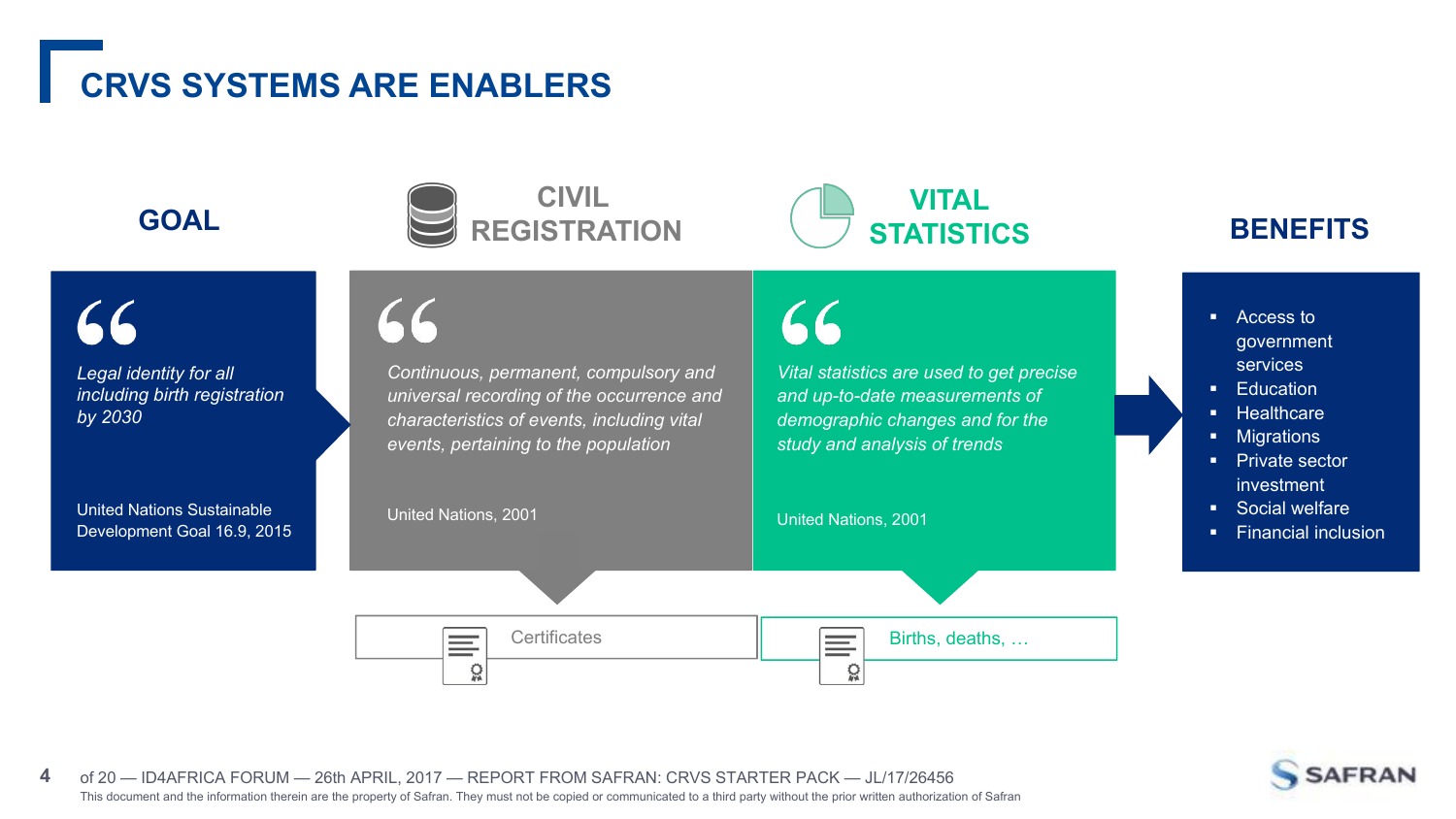# **"IDEAL" INTEGRATED COMPUTERISED CRVS ECOSYSTEM — 3 PILARS**





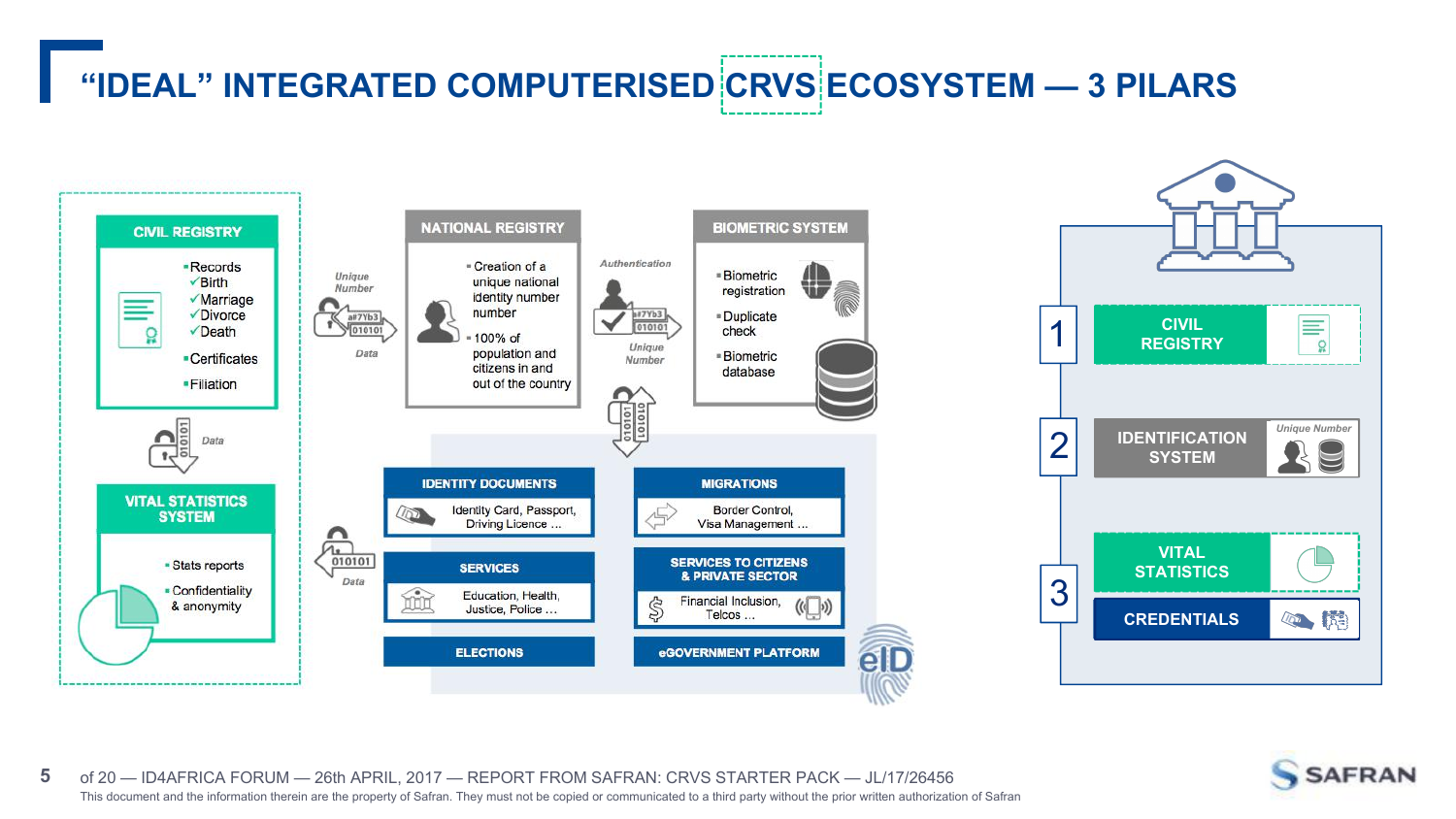





BIRTH REGISTRATION COVERAGE, DECEMBER 2013 SADE **VERTIRGS** NO DATA

Source : World Bank, 2013 Source : World Bank, 2013

DEATH REGISTRATION COVERAGE, 2013



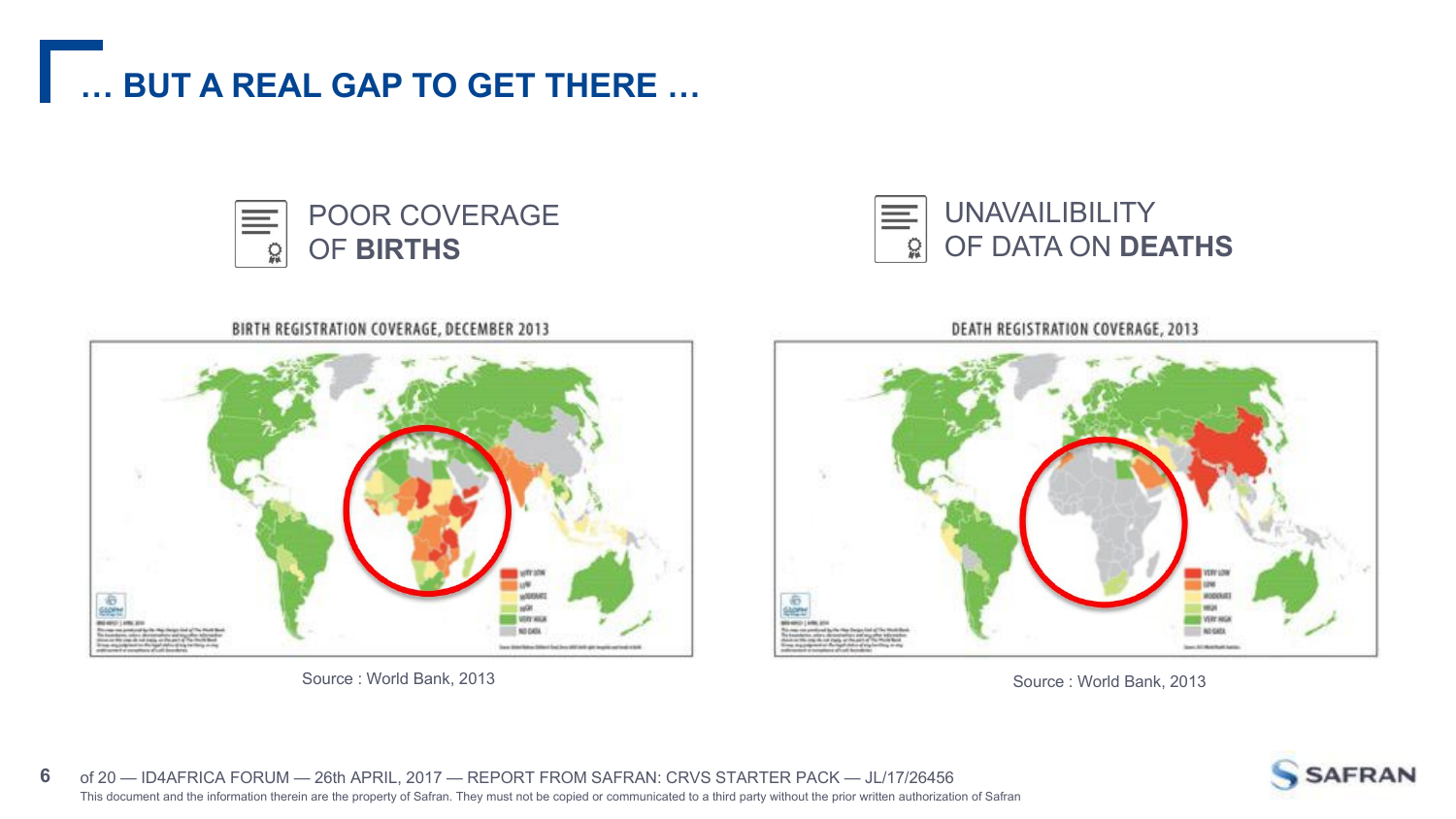



CRVS is mandatory for good governance, population planning and economic growth, but **the road to CRVS is uneasy and paved with challenges** !



This document and the information therein are the property of Safran. They must not be copied or communicated to a third party without the prior written authorization of Safran **7** of 20 — ID4AFRICA FORUM — 26th APRIL, 2017 — REPORT FROM SAFRAN: CRVS STARTER PACK — JL/17/26456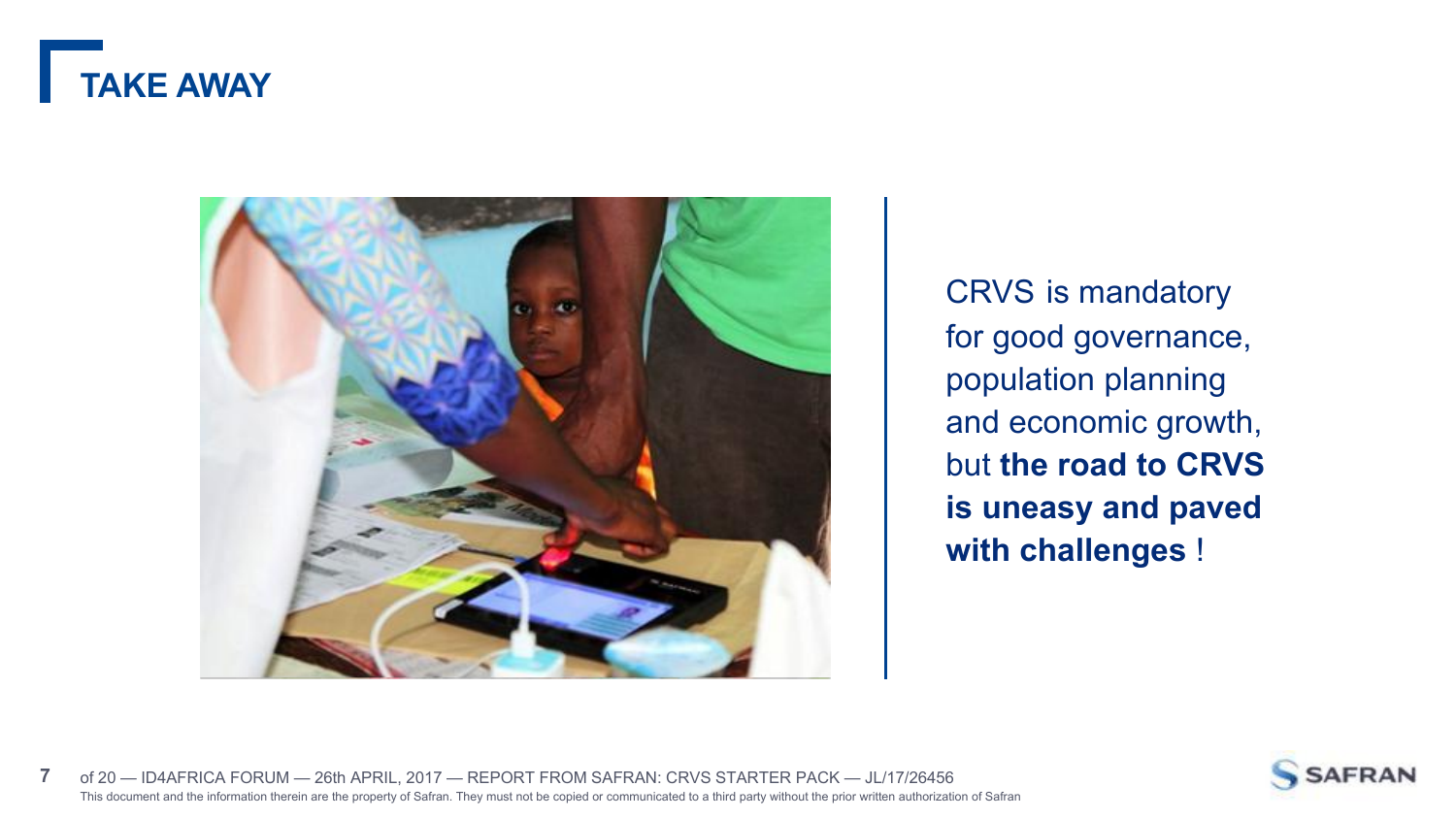# **CHALLENGES**

Challenges linked to CRVS are plenty, specifically on our continent !





8 of 20 - ID4AFRICA FORUM - 26th APRIL, 2017 - REPORT FROM SAFRAN: CRVS STARTER PACK - JL/17/26456<br>This document and the information therein are the property of Safran. They must not be copied or communicated to a third pa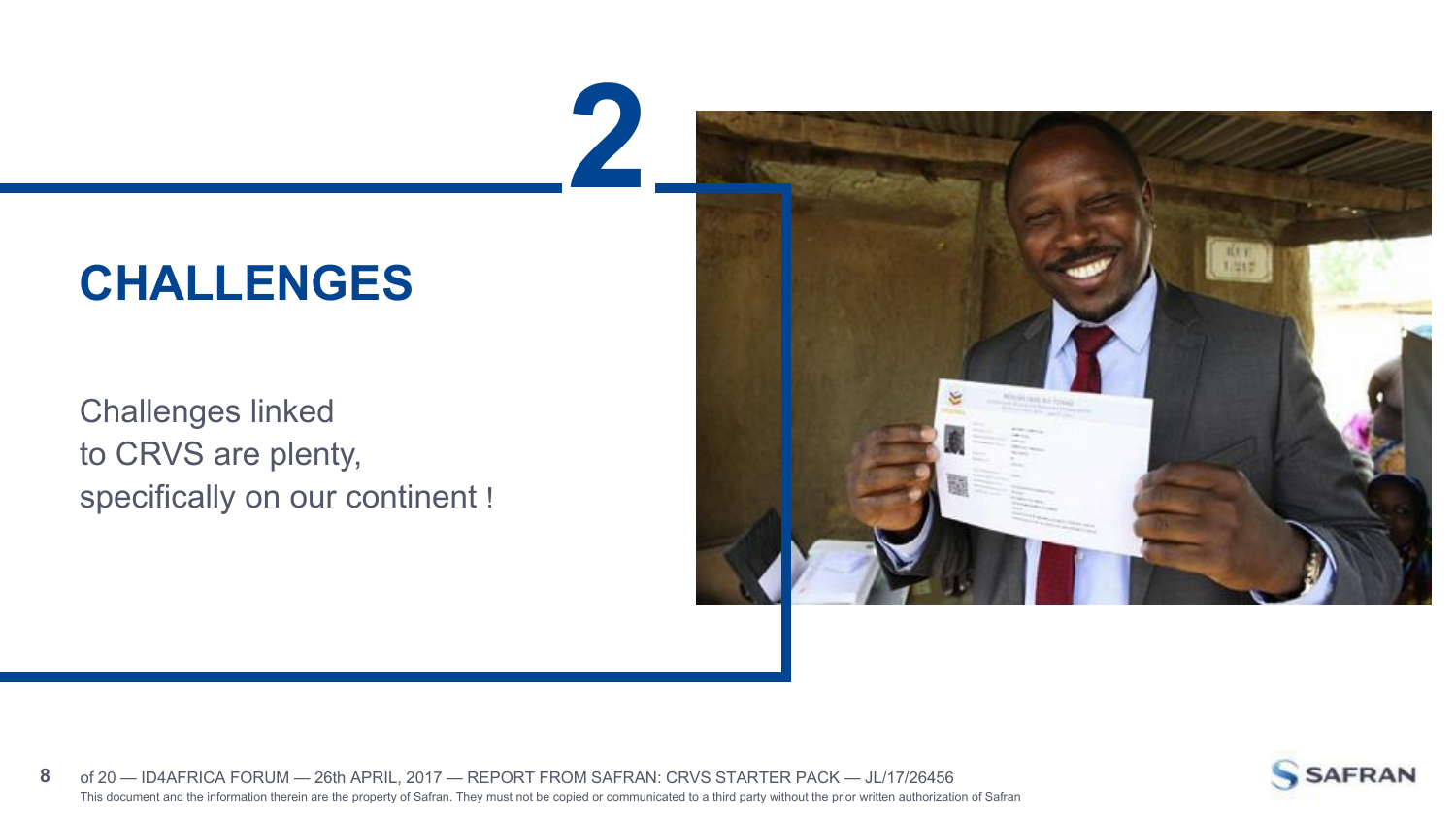# **A VARIETY OF USUAL CHALLENGES …**

| <b>POLITICAL</b><br><b>LEADERSHIP</b> | <b>TECHNICAL</b><br><b>CONSTRAINTS</b> |  |
|---------------------------------------|----------------------------------------|--|
| <b>LEGAL</b><br><b>FRAMEWORK</b>      | <b>FINANCIAL</b><br><b>MEANS</b>       |  |

- Paper-based civil registries ■ Scattered systems ■ No system interoperability ■ Large-scale implementation ■ Feedback from field officers ■ Poor public administration infrastructure ■ Outdated laws or procedures ■ Lack of ownership ■ Limited financial capabilities **FINANCIAL Example 2** Delay in reporting life events ■ Backlog of unregistered life events **Extensive identity fraud habits TECHNICAL CONSTRAINTS E** Large-Scale implement
	- Lack of public interest to register



**… AND MAYBE THE BIGGEST CHALLENGE WHERE TO START?**

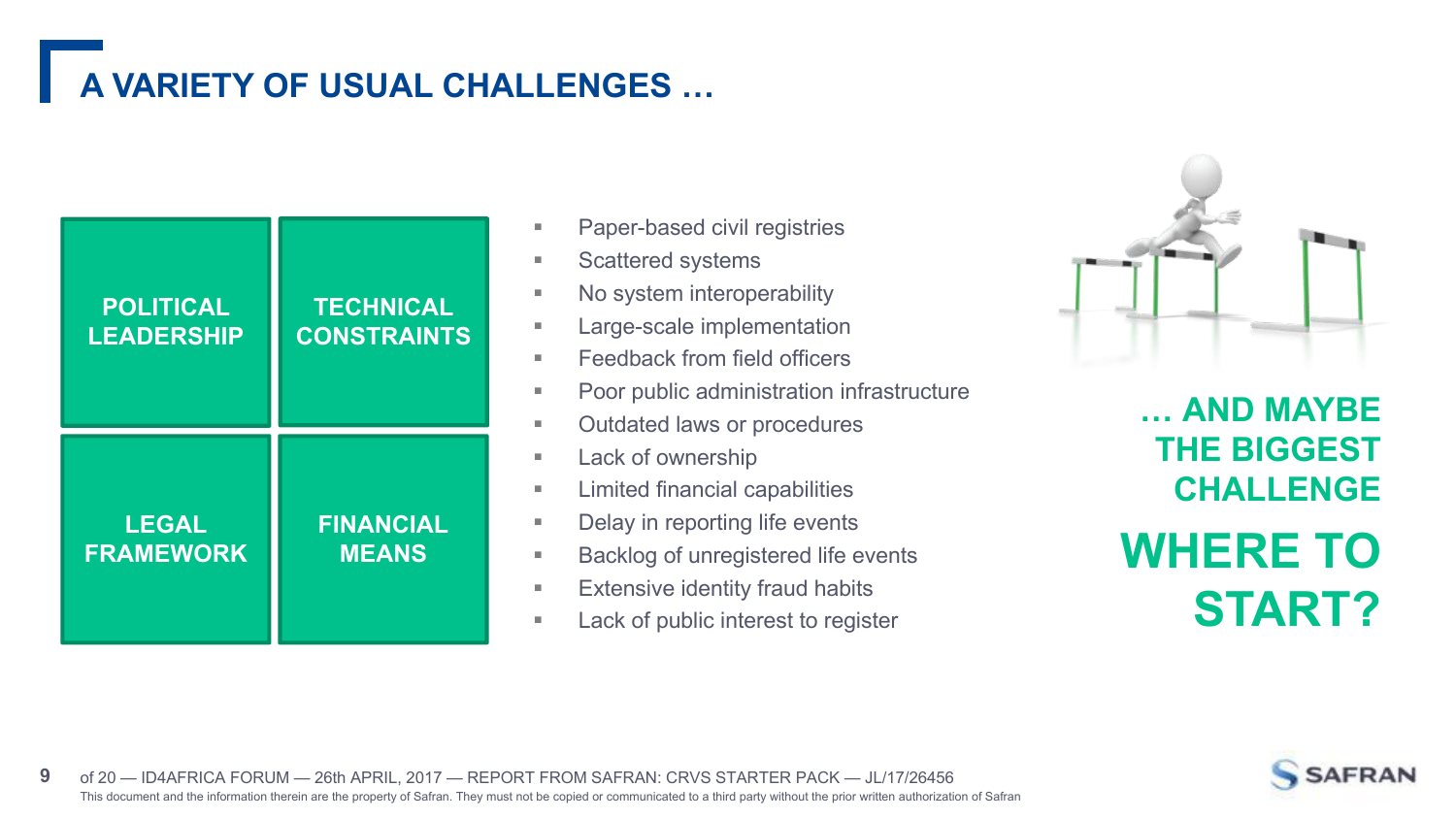## **… BUT FAR FROM IMPOSSIBLE TO OVERCOME**

### **NO MAGIC RECIPE, BUT….**



| <b>TOOLS</b>                                                                                                                                     |
|--------------------------------------------------------------------------------------------------------------------------------------------------|
| <b>Existing literature and procedures</b><br>• Indicators, evaluation processes to<br>build first bricks                                         |
| <b>SUPPORT</b><br>• Financial: donors, PPP contracts<br>• Technical: consultants, vendors<br>• Stakeholders: events like the<br><b>ID4Africa</b> |

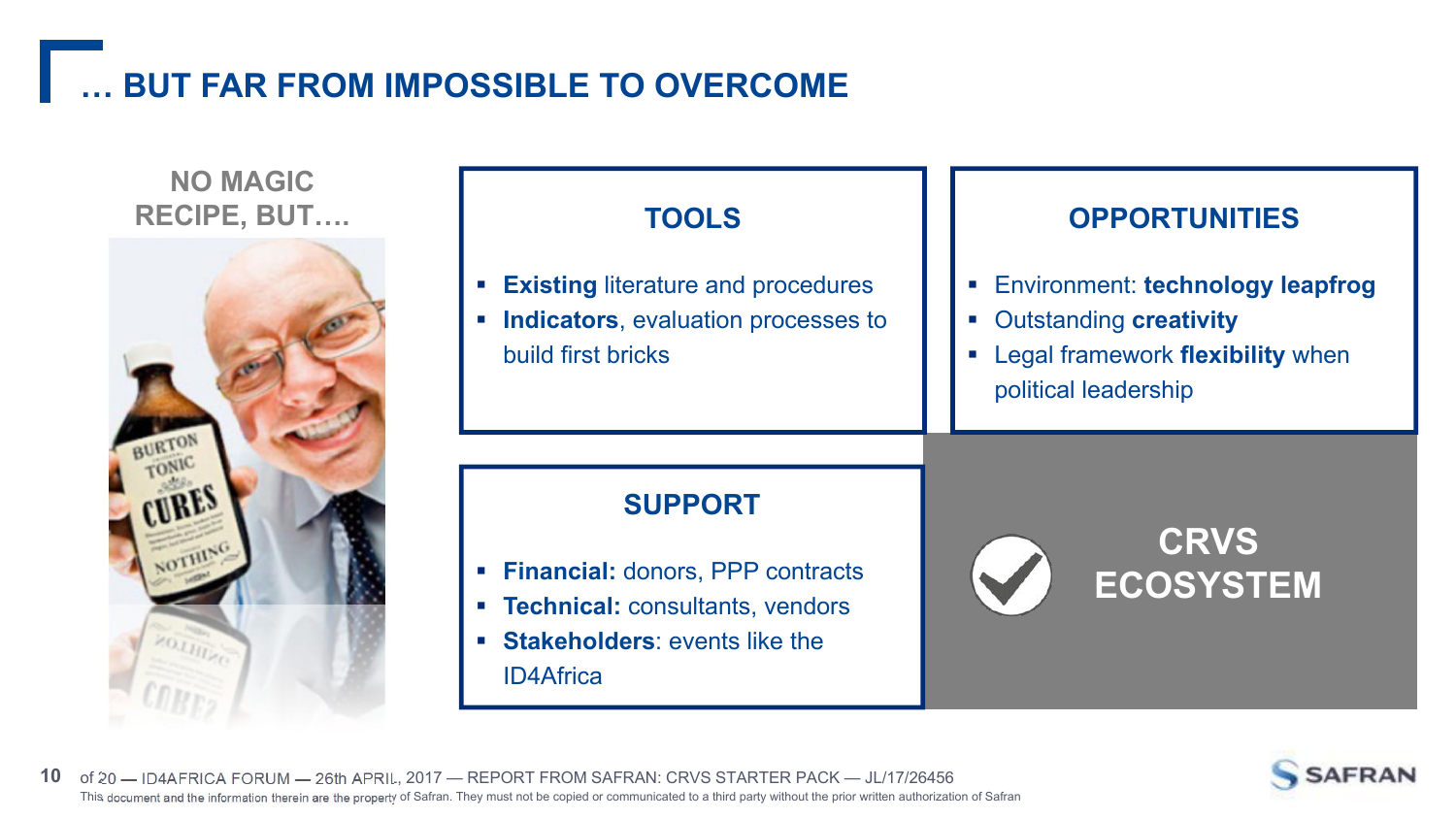



Challenges are plenty to implement a CRVS, biggest one: **where to start ?**

**No magic recipe**. But finding solutions is accessible. You can overcome them in different ways!

![](_page_10_Picture_4.jpeg)

![](_page_10_Picture_5.jpeg)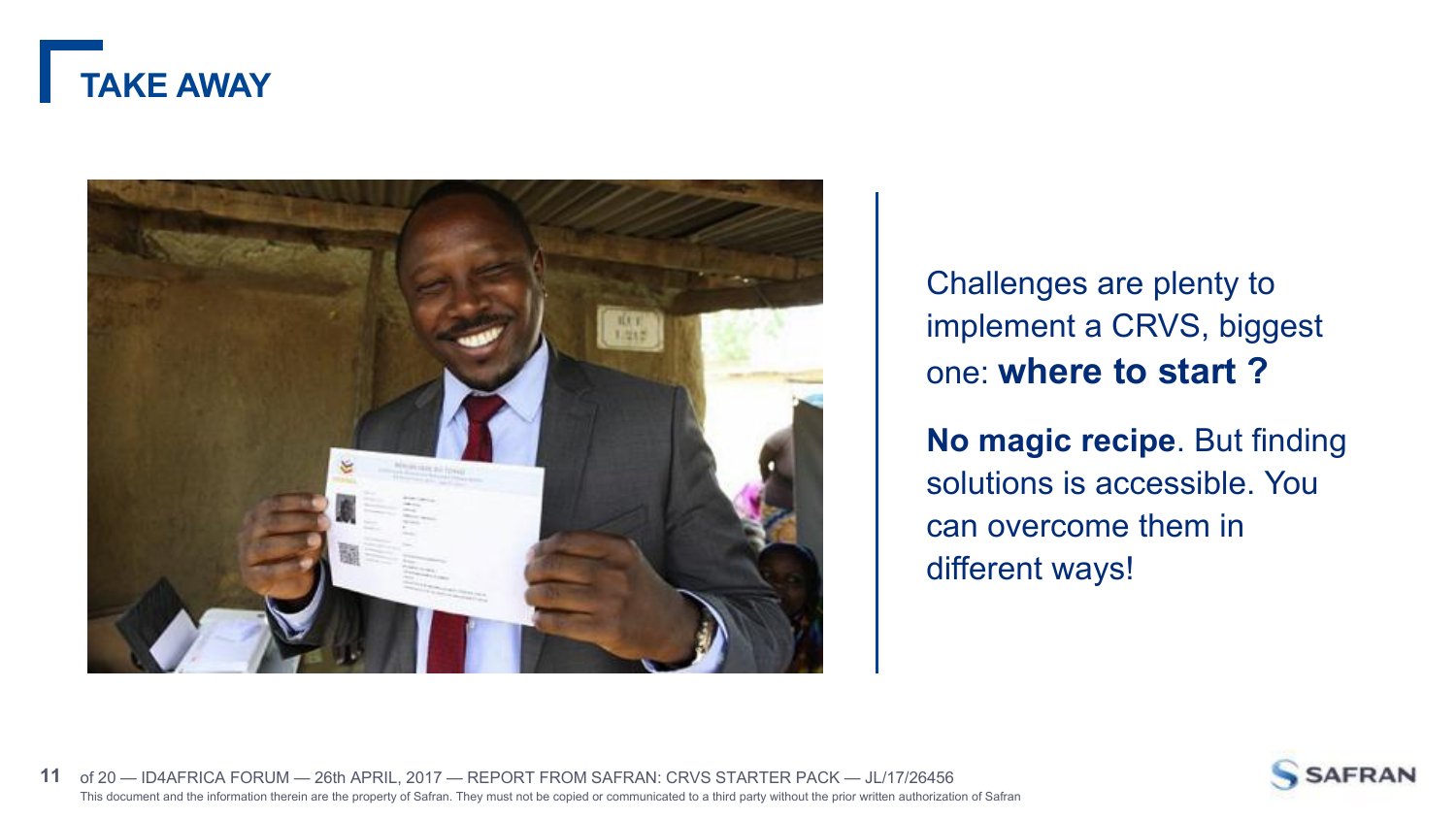![](_page_11_Picture_0.jpeg)

# **HOW TO CLIMB THE CRVS "MOUNTAIN"**

![](_page_11_Picture_2.jpeg)

![](_page_11_Picture_3.jpeg)

**?**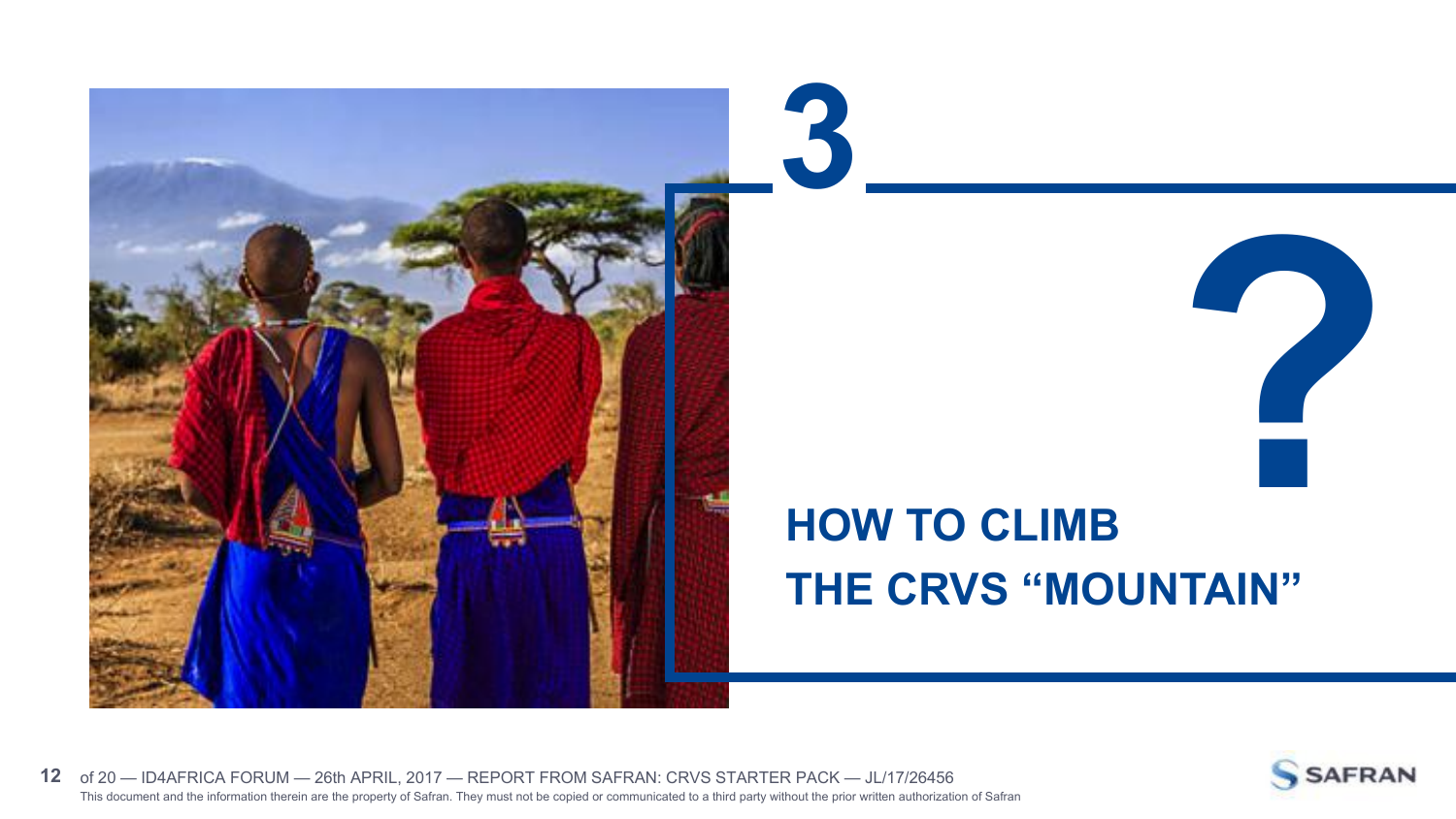![](_page_12_Picture_0.jpeg)

![](_page_12_Picture_2.jpeg)

![](_page_12_Picture_3.jpeg)

![](_page_12_Picture_4.jpeg)

![](_page_12_Picture_6.jpeg)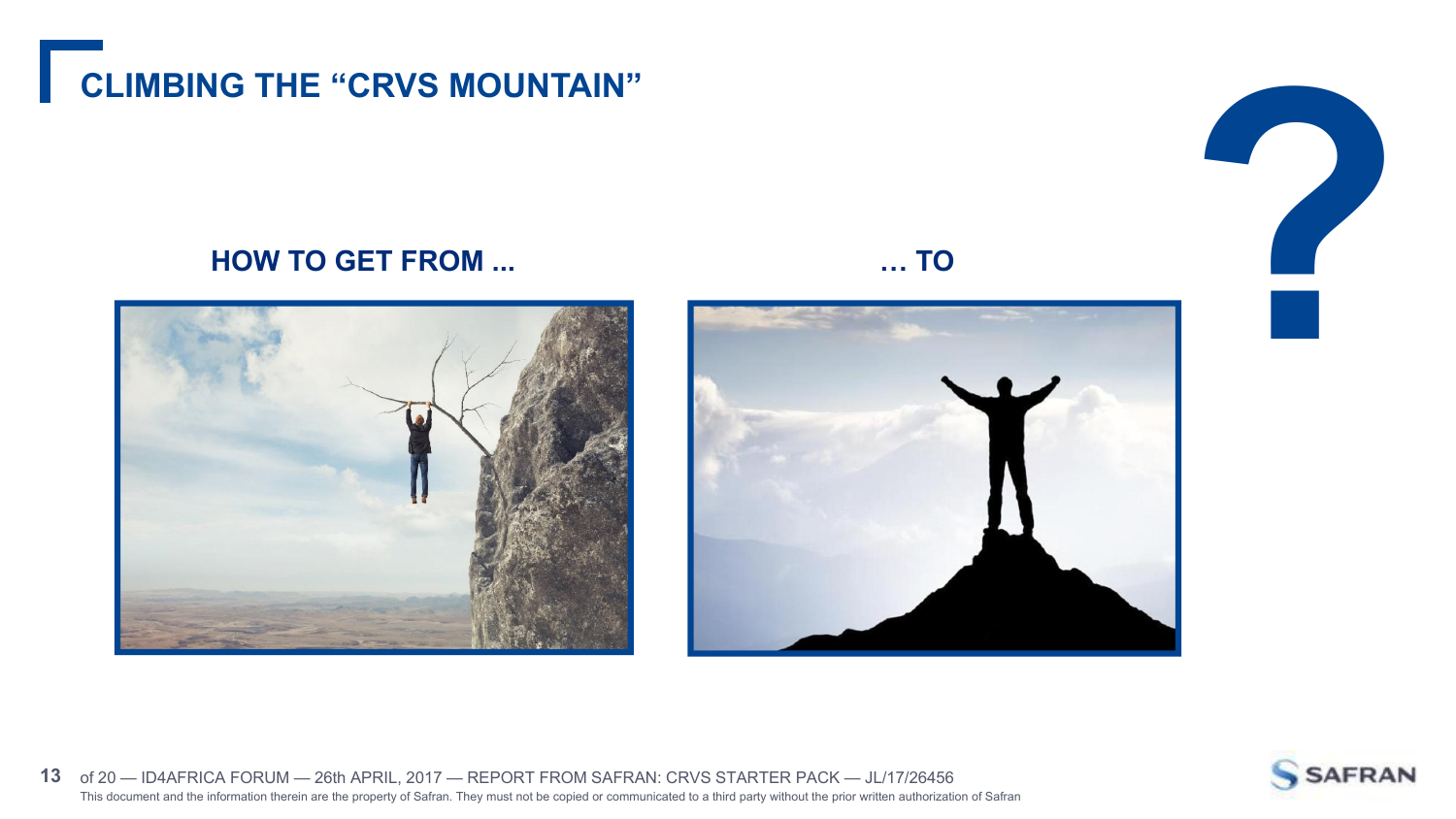# **WE ARE HERE PRECISELY TO HELP !**

![](_page_13_Picture_1.jpeg)

This document and the information therein are the property of Safran. They must not be copied or communicated to a third party without the prior written authorization of Safran **14** of 20 — ID4AFRICA FORUM — 26th APRIL, 2017 — REPORT FROM SAFRAN: CRVS STARTER PACK — JL/17/26456

![](_page_13_Picture_3.jpeg)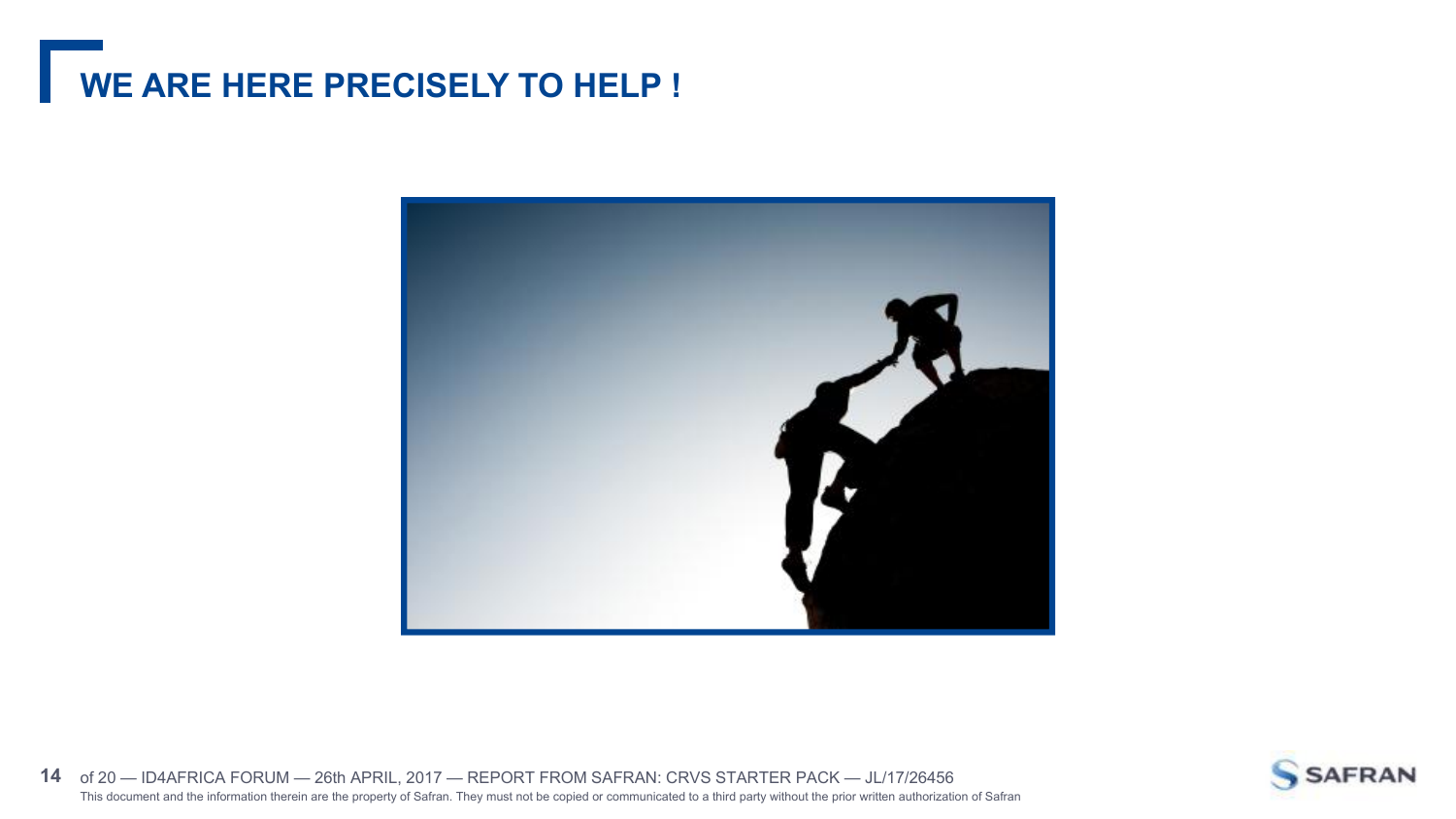## **SUCCESS STORIES: INDIA AND MAURITANIA**

No CRVS yet

![](_page_14_Picture_1.jpeg)

### **1,250,000,000 people** No identity document

**4,000,000 people**

Highly secured identity documents Online centralized civil registry

![](_page_14_Picture_5.jpeg)

**Aim:** identify the whole population for social and financial inclusion

**Target**: complete biometric population registry with unique identification number

**Strategy**: engage in a fundational identity system without credentials thanks to a unique identification number linked to biometrics

**Aim: s**ecure borders and modernize the administration with new generation ID services

**Target**: identify the whole population and build a comprehensive national identity ecosystem in the country with a unique identification number

**Strategy: extensive centralized and online ecosystem** integrating civil and criminal applications, border control, vehicle registration and driving licences…

![](_page_14_Picture_12.jpeg)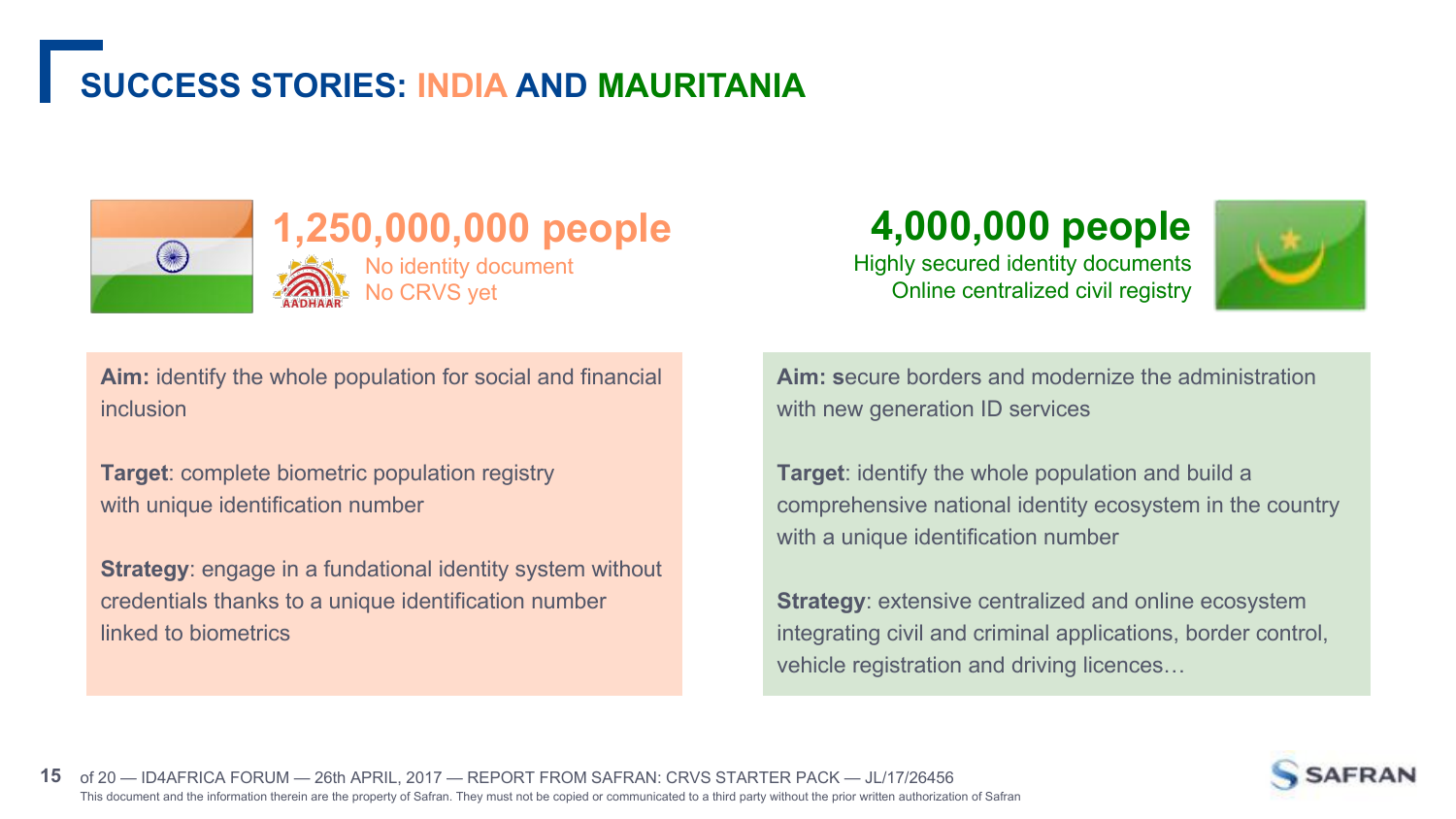# **ONE SIZE FITS ALL? NO !**

![](_page_15_Picture_1.jpeg)

![](_page_15_Picture_3.jpeg)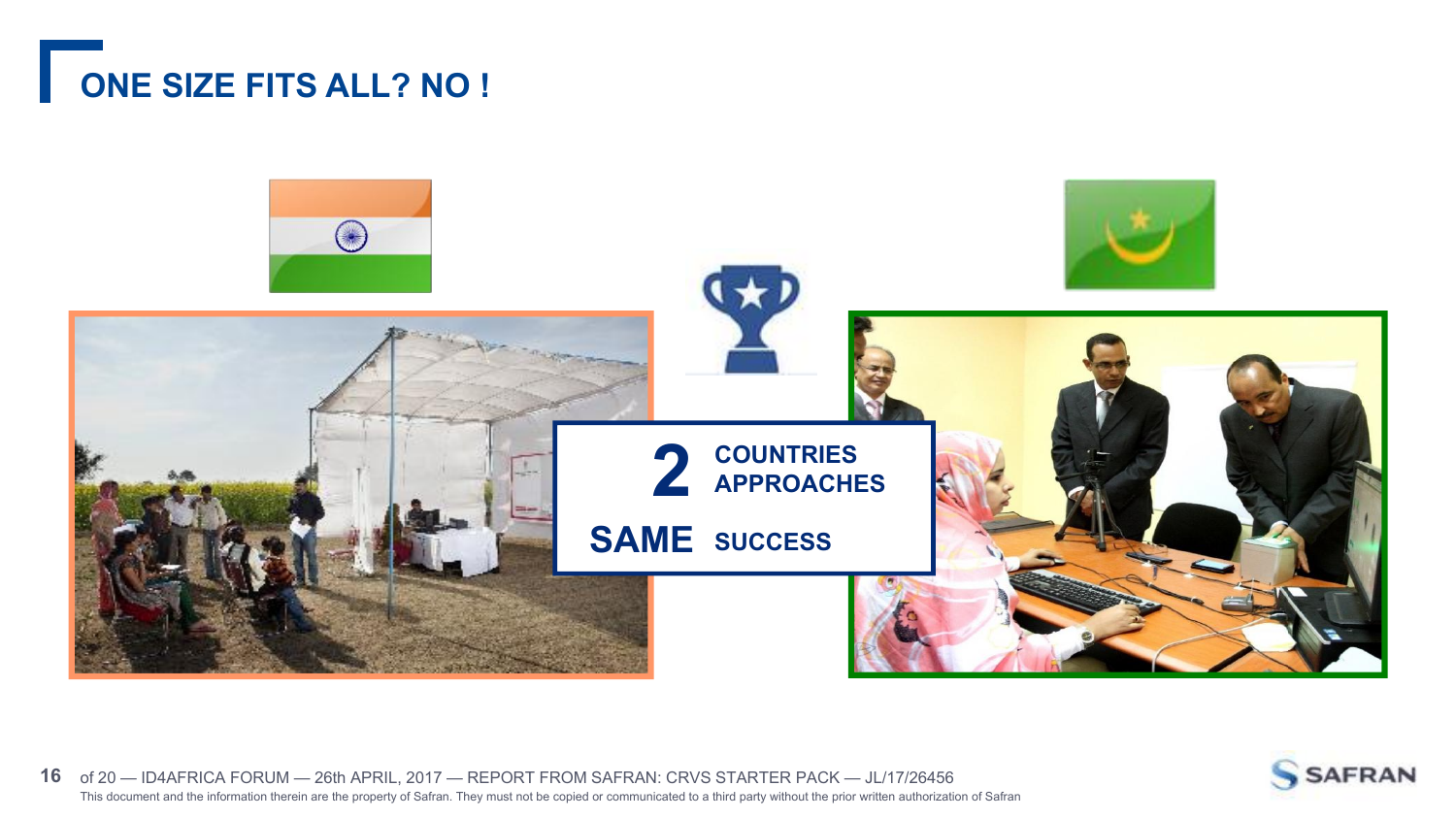# **CONCLUSION**

![](_page_16_Picture_1.jpeg)

Climbing the CRVS "mountain" is possible, irrespective of your country population size, as illustrated by two different success stories in India and Mauritania. **Each implementation must be tailor-made** !

![](_page_16_Picture_3.jpeg)

![](_page_16_Picture_4.jpeg)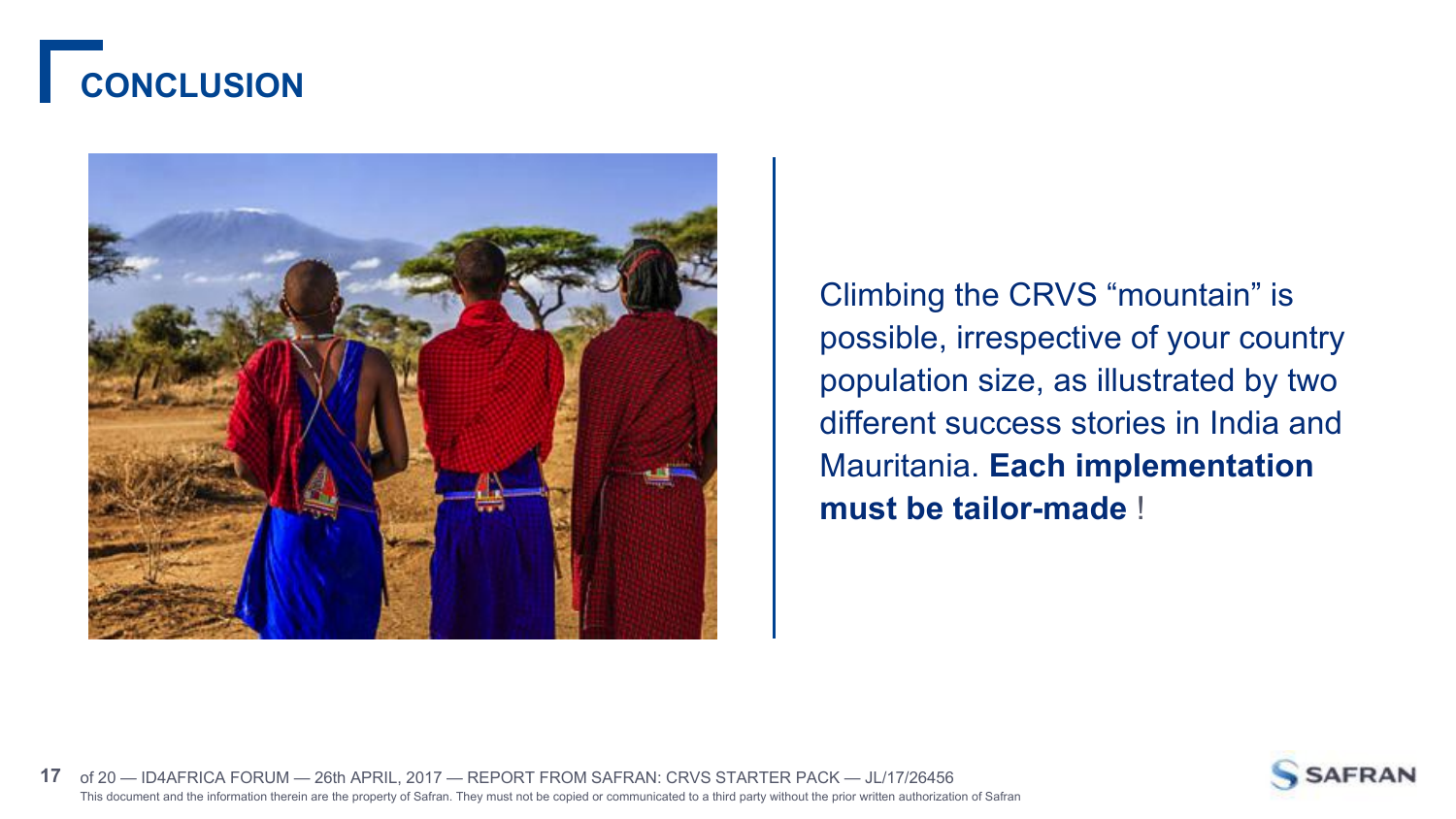![](_page_17_Picture_0.jpeg)

# **EXPERIENCE THE ULTIMATE IN BIOMETRICS BY BOOTH D5**

![](_page_17_Picture_2.jpeg)

![](_page_17_Picture_4.jpeg)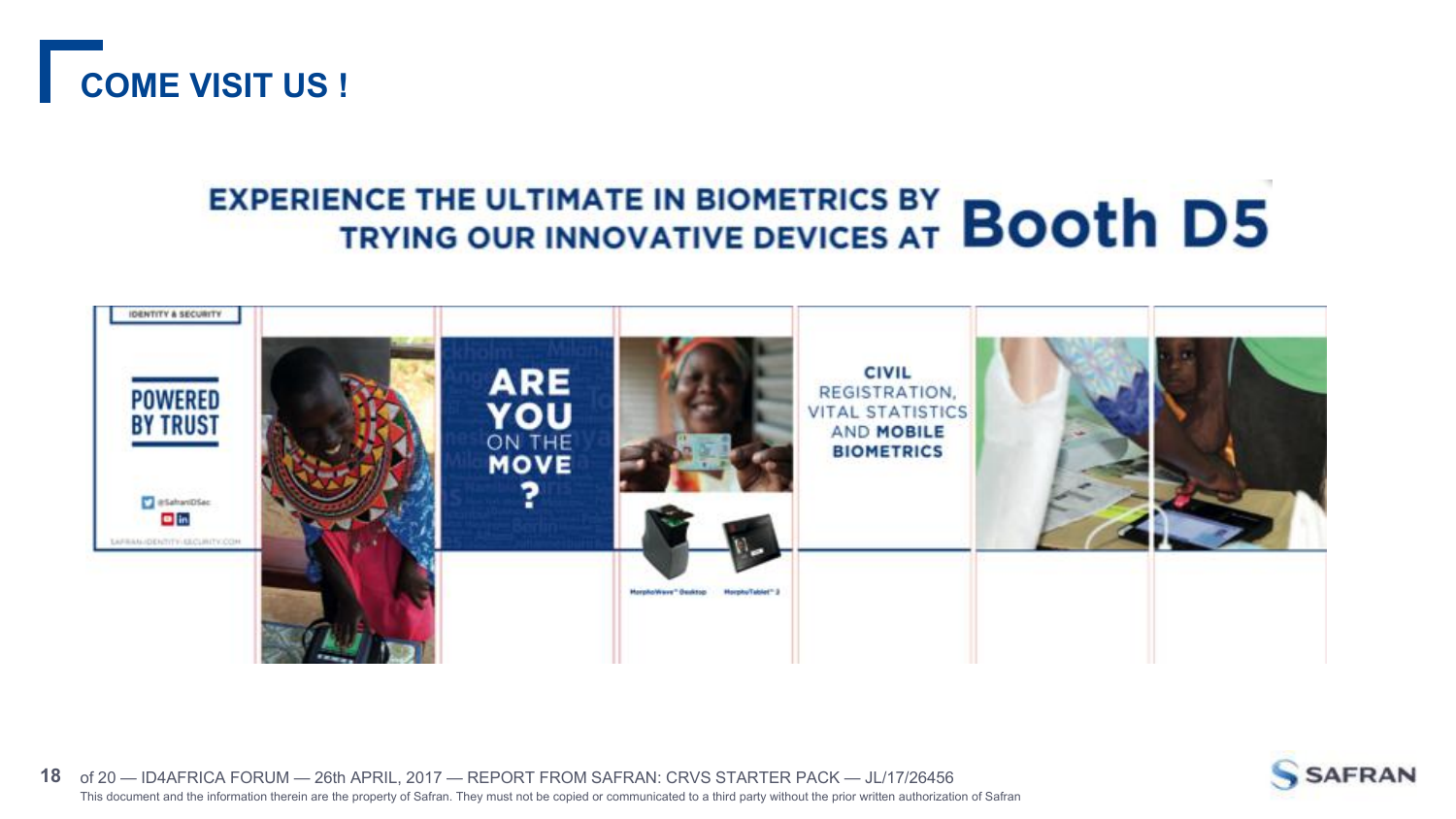# **THANK YOU FOR YOUR ATTENTION**

![](_page_18_Figure_1.jpeg)

![](_page_18_Picture_3.jpeg)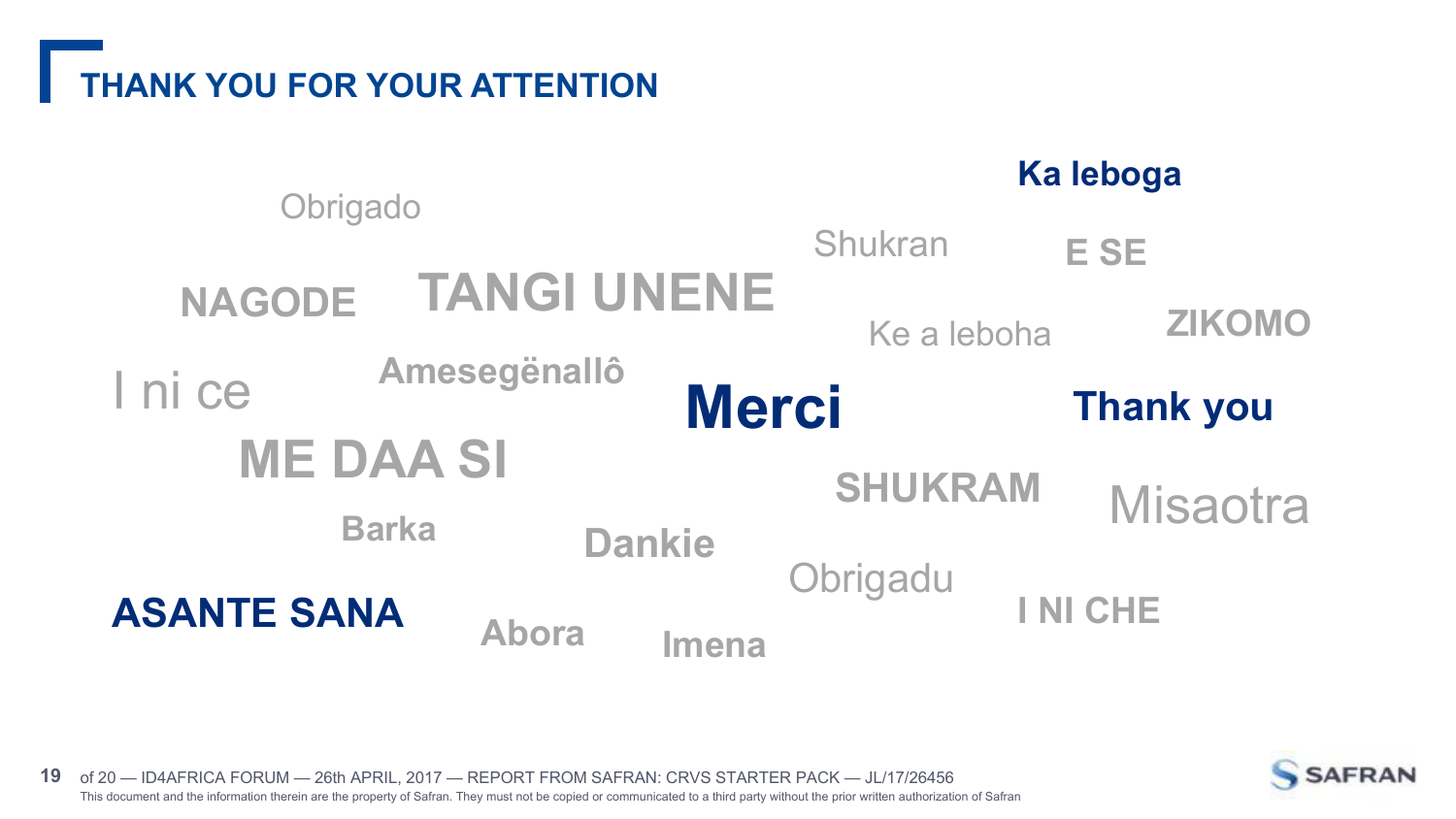![](_page_19_Picture_0.jpeg)

![](_page_19_Picture_2.jpeg)